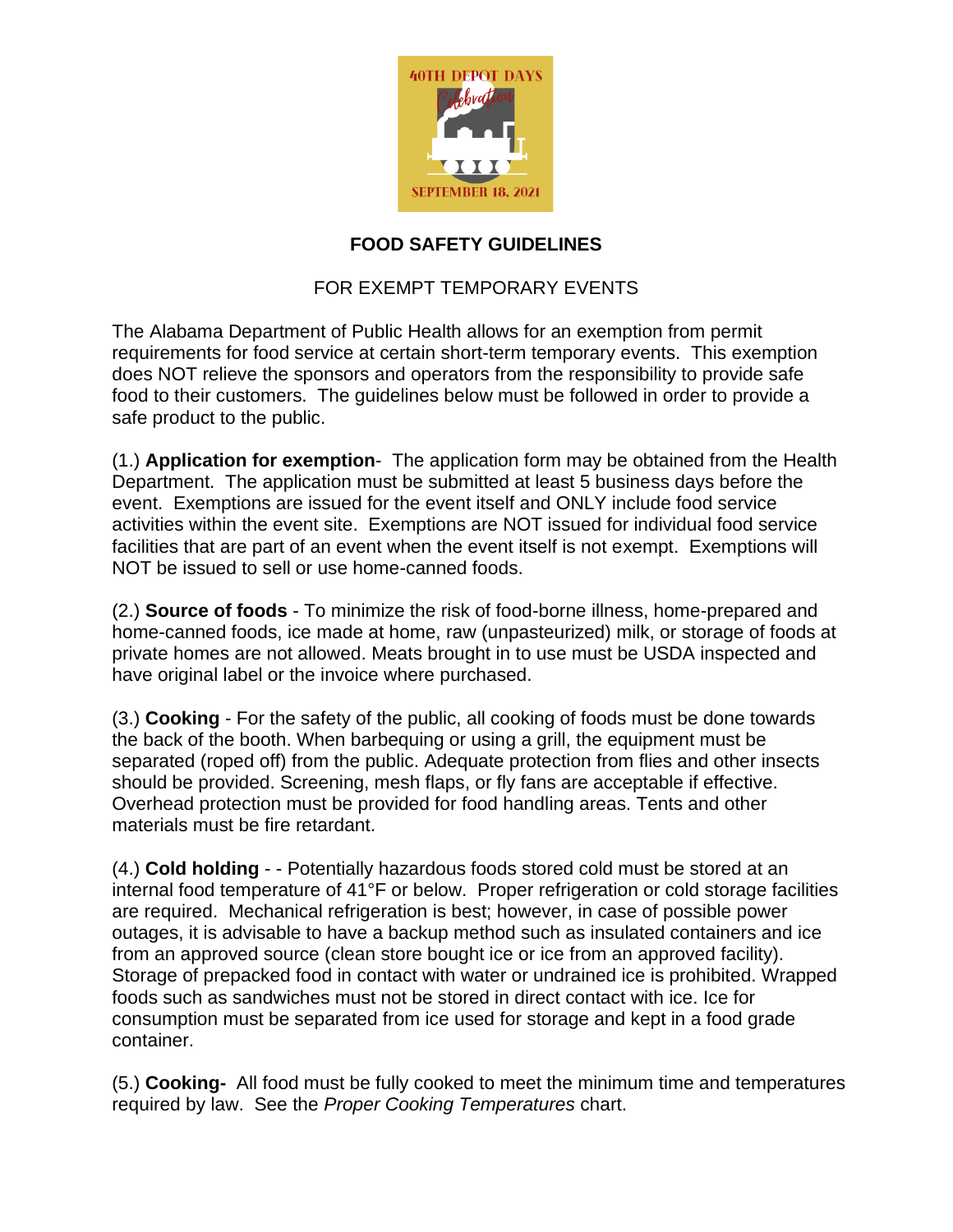

(6.) **Reheating** - Crock pots, steam tables, or other hot holding devices cannot be safely used as a means of reheating foods. They are to be used only for hot holding purposes. We recommend that reheated foods be done on the grill or on a propane stove to bring the food temperature to at least 165°F within 2 hours. Crock pots, steam tables, or other hot holding devices are slow cooking devices and may allow the rapid multiplication of bacteria that cause food poisoning. All cooking equipment must be designed and intended to be used as cooking equipment and properly installed to meet local fire and safety codes. Equipment such as deep fat fryers must be set on a stable surface.

(7.) **Hot holding** - Improper hot holding of potentially hazardous foods is one of the major causes of food-borne illness outbreaks. If there is no way to avoid hot holding of potentially hazardous food, then the food must be held at 135°F or above. Room temperature storage of potentially hazardous food is prohibited. Storage of potentially hazardous food at temperatures between 41°F and 135°F is NOT ADEQUATE for food safety and must be avoided. Electrical equipment is recommended for hot holding. However, other methods, such as propane stoves, grills or other equipment capable of holding food at 135°F or above may be used, and should be available for backup. Canned heat is allowed if it maintains proper temperatures.

(8.) A **metal-stem thermometer** must be available and used to check internal food temperatures. Thermometers may be purchased from restaurant supply companies or large variety stores. They must be able to measure from 0-220°F.

(9.) **Leftovers** may not be sold, served, or used in the booth. Hot foods which have not been used by the end of the day must be discarded.

(10.) **Handwashing facilities** - This facility shall consist have at least warm running water, soap, individual paper towels, and a bucket to collect the dirty water. For example, a jug of warm water or tea urn with a turn spout (not a push button) is an acceptable method to obtain warm running water that may be allowed in some very limited situations. **Hands may not be washed in dishwashing sinks.**

(12.) **Dishwashing facilities** - Equipment and utensils must be washed in three compartment sinks. The process includes washing the utensils in hot water, rinsing in clean water, sanitizing, and air drying. If you choose to use bleach as the sanitizer, the recommended STARTING concentration is 1 capful of bleach added to 1 gallon of cool water. The concentration of 50-200 parts per million must be verified with a test kit. **Hands may not be washed in dishwashing sinks.**

(13.) **Toilet facilities** - Sponsors shall provide access to adequately stocked toilet facilities for food workers.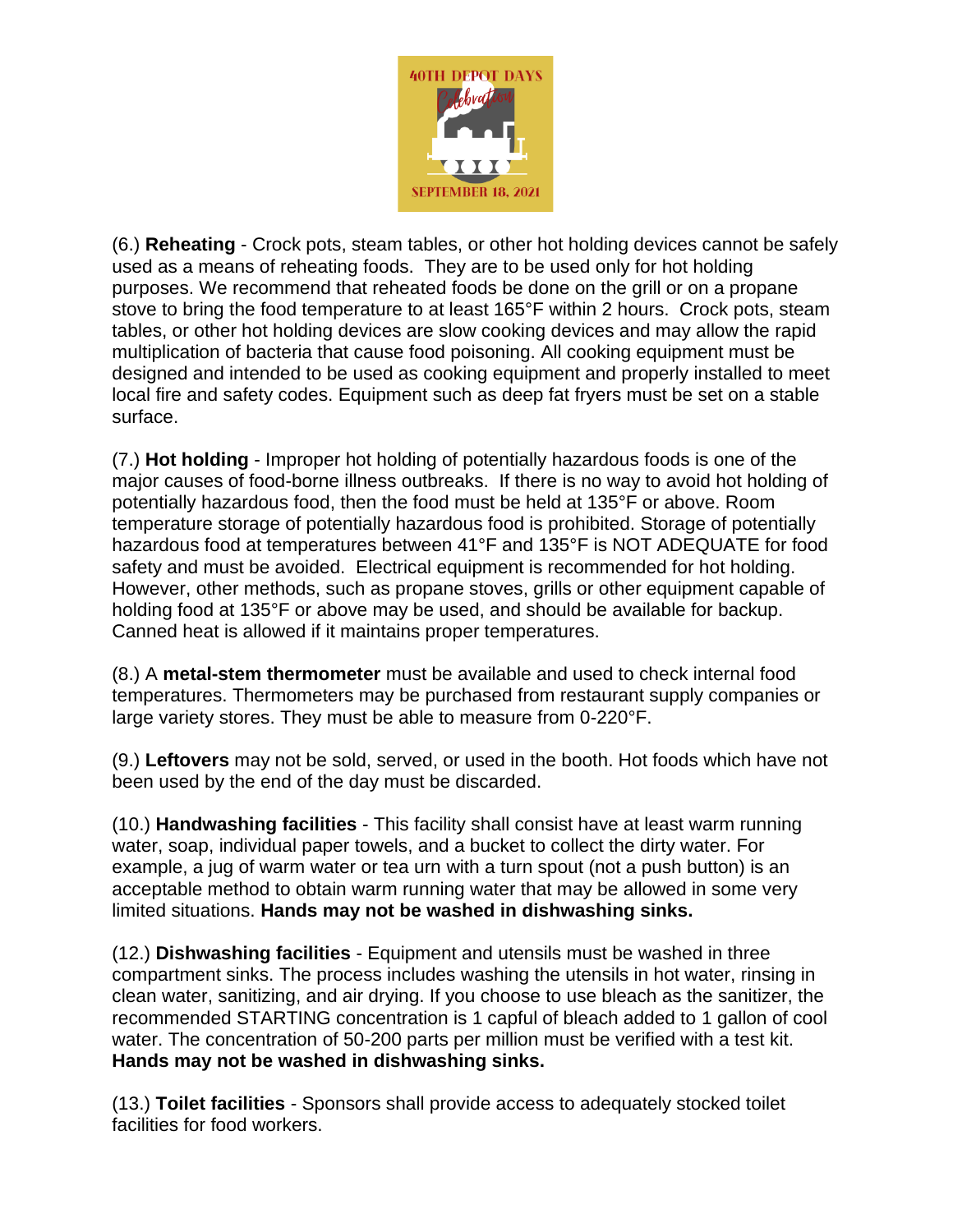

(14.) **Liquid waste** shall not be dumped into streets, storm drains, or on the ground. Sponsors should provide waste collection points for proper disposal.

(15.) **Backflow prevention** shall be provided to protect the main potable water supply and adjacent operators' water supply.

(15.) **Wiping cloths** - Use a bucket of clean, sanitizing water for wiping cloth storage. Wiping towels used for wiping down counters and tabletops must be clean and used for no other purpose. The towels must be stored in a sanitizing solution while not in use. If you choose to use bleach as the sanitizer, the recommended STARTING concentration is 1 capful of bleach added to 1 gallon of cool water. The concentration of 50-200 parts per million must be verified with a test kit. NOTE - Do not add soap to the water as this makes the solution ineffective as a sanitizer.

(16.) **Smoking, eating, or drinking** is prohibited in the booth. No unauthorized persons are allowed in the booth.

(17.) **Hair restraints** are to be worn when handling food.

(18.) **Direct hand contact** of ready-to-eat food is prohibited. Use single-use, disposable gloves, tongs or utensils to handle food whenever possible.

(19.) **Sick workers** (with a cold, flu, or other disease that may be transmitted through food, or with an infected cut) are NOT allowed in the booth.

(20.) **Chemicals** (detergents, sanitizers, insect spray, etc.) shall be stored in a separate place away from foods and plates, cups, and so forth, so no accidental contamination or spillage is possible.

(21.) **Garbage** - Sponsors should provide sanitary disposal or garbage. Containers must be insect and rodent proof if not removed promptly.

# **THERE ARE SIX MAJOR RISK FACTORS FOR FOOD BORNE ILLNESSES.**

- **Poor employee hygiene**
- **Food not cooked to required minimum internal temperature**
- **Improper hot or cold holding**
- **Cross contamination of ready-to-eat food with uncooked food**
- **Contaminated equipment**
- **Food from unsafe sources**